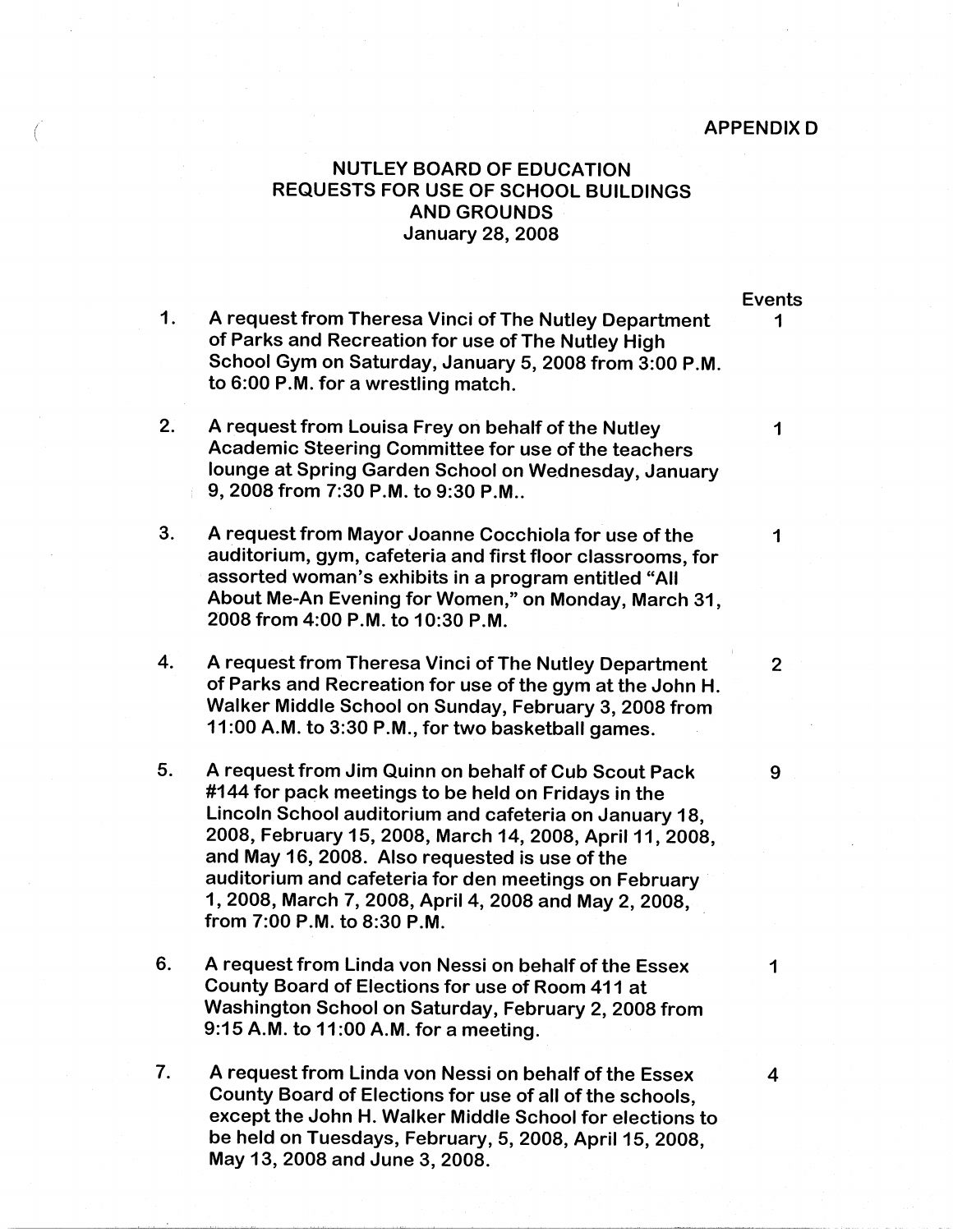| 8.  | A request from Mayor Joanne Cocchiola for a<br>Department of Public Affairs program entitled "Heart<br>Healthy Living", to be held in the Nutley High School<br>Cafeteria and Faculty Cafeteria on Thursday, February<br>28, 2008 from 5:30 P.M. to 9:00 P.M.                                                                                                                                                                                                       | $\mathbf 1$ |
|-----|---------------------------------------------------------------------------------------------------------------------------------------------------------------------------------------------------------------------------------------------------------------------------------------------------------------------------------------------------------------------------------------------------------------------------------------------------------------------|-------------|
| 9.  | A request from Deb Guerriero on behalf of Girl Scout<br>Troop #627 for use of the Yantacaw School Gym for a<br>Hip Hop Dance Class to be held on Wednesday,<br>February 13, 2008 from 3:20 P.M. until 4:45 P.M.                                                                                                                                                                                                                                                     | $\mathbf 1$ |
| 10. | A request from Theresa Vinci on behalf of The Nutley<br>Parks and Recreation Department for the use of the<br>gym at the John H. Walker Middle School for a<br>volleyball tournament Saturday, April 19, 2008 from<br>8:00 A.M.to 6:00 P.M.                                                                                                                                                                                                                         | 1           |
| 11. | A request from Joanne Masucci on behalf of The Nutley<br>Board of Education transportation workers for the use<br>of the John H. Walker Middle School teachers cafeteria<br>on Tuesday, February 12, 2008 from 4:30 P.M. to 5:30<br>P.M. for a contract meeting.                                                                                                                                                                                                    | $\mathbf 1$ |
| 12. | A request from Danielle Carlo on behalf of The Nutley<br>Irish-American Association for the use of The John H.<br>Walker Middle School steps for a podium and the use of<br>the electric power for their sound system on<br>Saturday, March 1, 2008 for the St. Patrick's Day<br>Parade from 12:00 P.M. to 3:00 P.M.                                                                                                                                                | 1           |
| 13. | A request from Michele Gauch on behalf of Cub Scout<br>Pack #142 for the use of Spring Garden School for<br>meetings on Fridays, January 25, February 15 and 29,<br>March 28, April 18, May 16 and 30 and June 20, 2008 in<br>room 107 from 3:15 P.M.- 4:45 P.M.                                                                                                                                                                                                    | 8           |
| 14. | A request from Gioia Mancini on behalf of The Roche<br><b>Players for use of The Nutley High School auditorium</b><br>and 2 classrooms for their rehearsals and production<br>of The Wizard of Oz for the week of April 21 to 24 from<br>5:00 P.M. to 11:00 P.M., Friday, April 25 and Saturday,<br>April 26 from 12:00 P.M. to 11:00 P.M., Thursday, May 1<br>and Friday, May 2 from 5:00 P.M. to 11:00 P.M. and on<br>Sunday, May 3 from 12:00 P.M. to 11:00 P.M. | 9           |

 $\hat{\boldsymbol{\beta}}$ 

 $\mathcal{A}_{\mathcal{A}}$